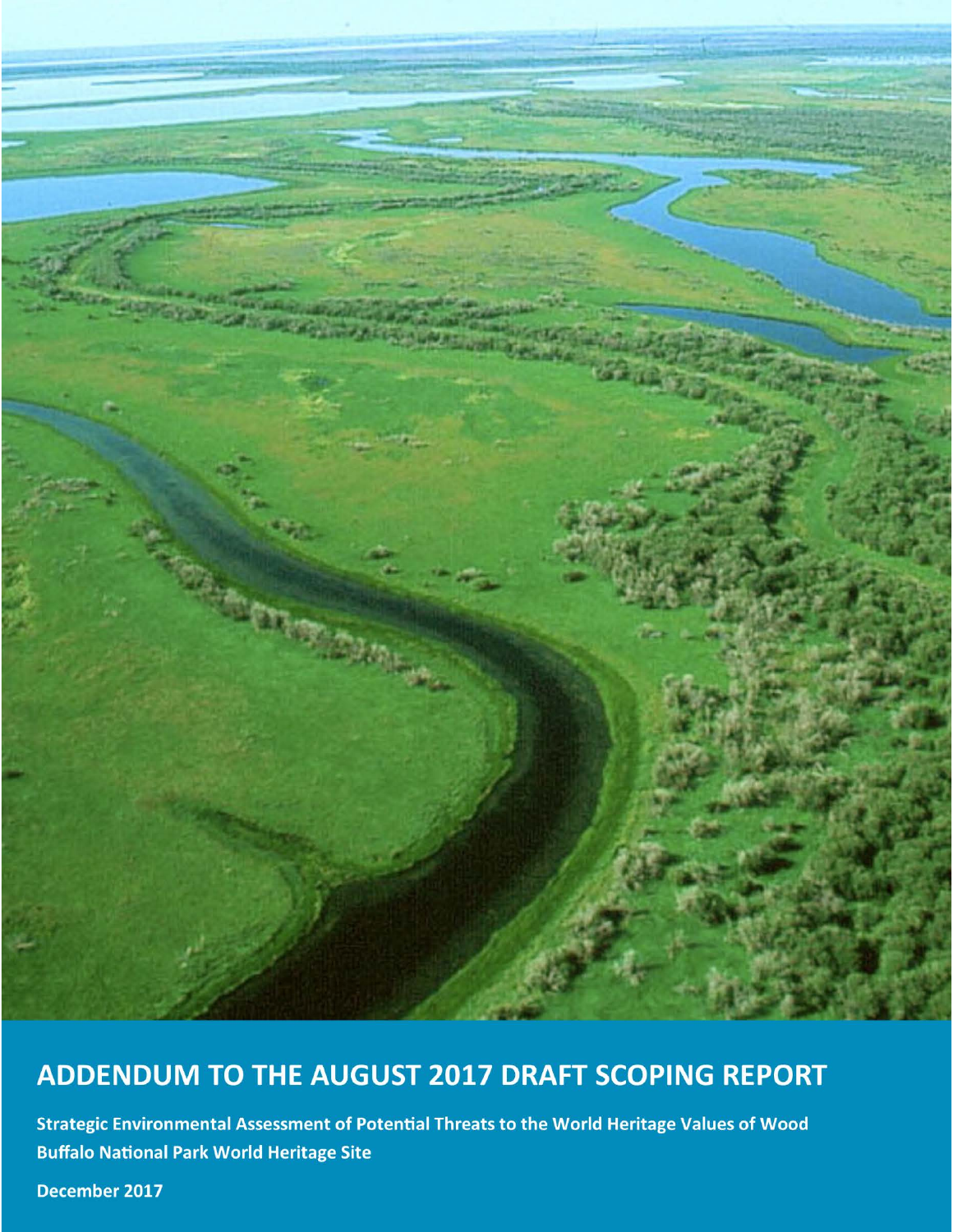#### Strategic Environmental Assessment of Potential Threats to the World Heritage Values of Wood Buffalo National Park World Heritage Site

#### Addendum to the August 2017 Draft Scoping Report

#### 1. Purpose of Addendum

This addendum prepared by Independent Environmental Consultants (IEC) presents a summary of the comments Parks Canada received in September 2017 on the Draft Scoping Report for the Strategic Environmental Assessment (SEA) of potential threats to the world heritage values of Wood Buffalo National Park (WBNP) World Heritage Site. The addendum also presents how these comments have refined both the approach to, and content of, the SEA. It was determined that an addendum document would be a more effective and efficient response to the comments than a revised Scoping Report. The addendum is also an opportunity to identify the other mechanisms available to address some of the comments that have been raised.

This addendum presents a summary of the comments received on the Draft Scoping Report and outlines how relevant comments have informed the approach of the SEA going forward.

#### 2. Overview of Comments Received

A large number of detailed submissions were received in response to the comment period on the Draft Scoping Report. The submissions offered comments on the scoping document, but also a wide variety of other issues which ultimately may or may not be best addressed within the SEA. Parks Canada and IEC have followed-up with many of the partners and stakeholders through meetings and/or teleconferences to discuss their comments and the scope of the SEA.

Comments were received from a wide spectrum of reviewers including federal government departments and agencies, provincial and territorial governments, Indigenous communities, industry and industrial associations and environmental non-governmental organizations (ENGOs). Based on the submissions received, it is apparent there is a keen interest in the SEA and the issues it is addressing, along with other issues concerning the adequacy of scientific information, governance, consultation and engagement.

It should be noted that some of the comments were contrary to other comments received (for example, there are those who maintain that the causes of change are from human activity and those that maintain that change is occurring naturally), or not within the direct decision-making and control of Parks Canada to address requiring collaboration with other jurisdictions (for example, the adequacy of the federal environmental assessment process, the best approaches forward for Crown-Indigenous relationships, etc.). It should also be noted that through the Action Plan that will follow the completion of the SEA, decision makers and affected parties will continue to work together on addressing potential threats to WBNP's world heritage values.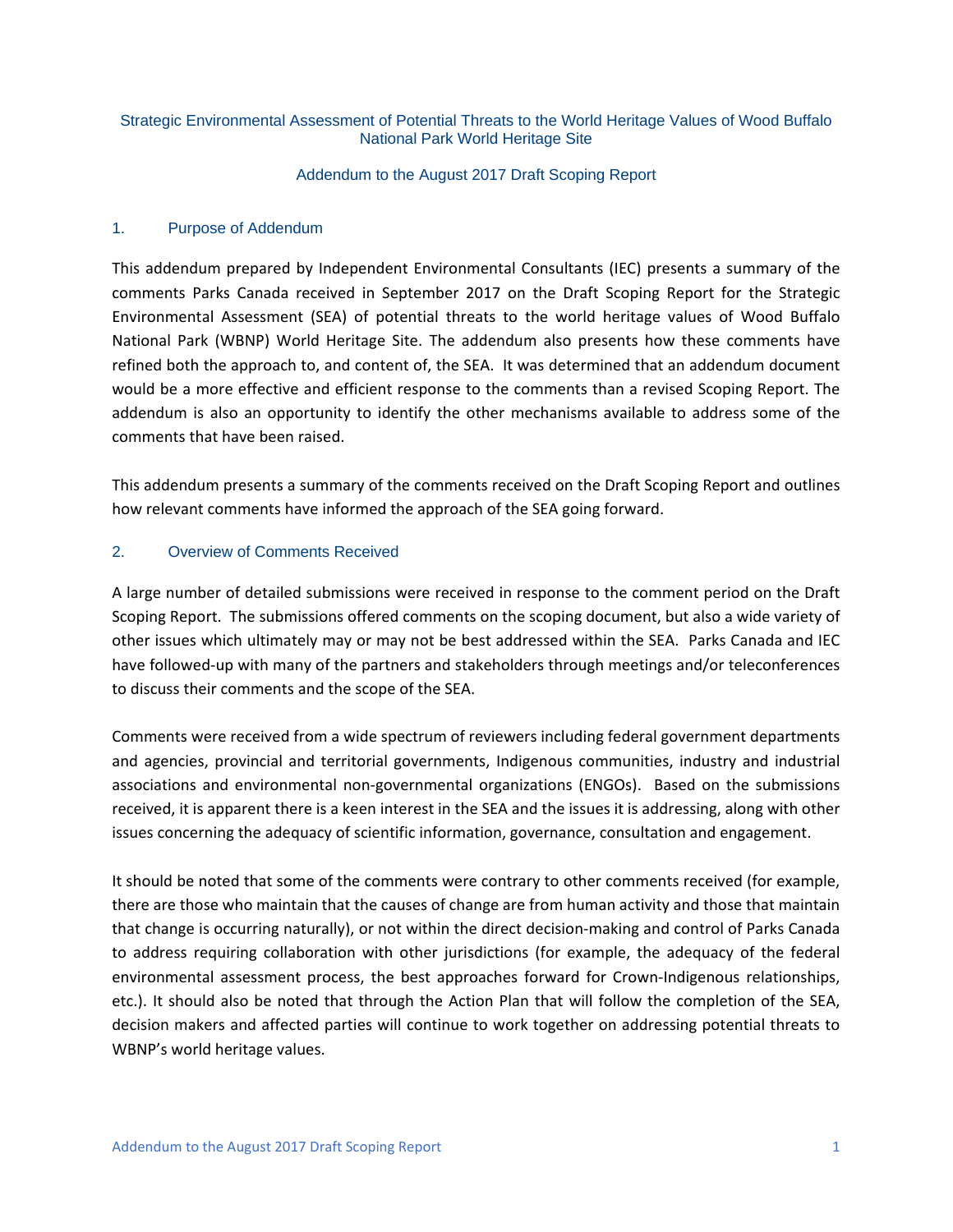The comments can be grouped into 5 categories: 1) Data Sources, 2) Indigenous Knowledge (IK), 3) Assessment Approach, 4) Governance Framework, and 5) Consultation.

The following paragraphs provide a general overview of who submitted comments, a summary table of some of the comments received, and a brief description of the nature of the comments by category. Note that the overview is general, and that certain issues could be captured under multiple categories (e.g. comments from Indigenous groups on data sources are included under Indigenous knowledge). Section 4 describes how these comments have influenced the SEA. Tables listing all the comments received, and SEA team's responses will be appended to the SEA final report. The Appendix will list comments in a manner where specific comments are not attributable to individual reviewers.

| Commenting         | <b>Summary of Comments</b>                                                                                                                                           |  |  |  |  |
|--------------------|----------------------------------------------------------------------------------------------------------------------------------------------------------------------|--|--|--|--|
| Group              |                                                                                                                                                                      |  |  |  |  |
| Indigenous         | Additional literature to be examined and potentially incorporated provided to Parks Canada. (See                                                                     |  |  |  |  |
| <b>Communities</b> | summary below related to IK)                                                                                                                                         |  |  |  |  |
| <b>ENGOS</b>       | Ensure that the limitations of the Environmental Impact Statements for individual projects are                                                                       |  |  |  |  |
|                    | taken into consideration.                                                                                                                                            |  |  |  |  |
|                    | The temporal boundary should extend much farther into the past than 1950 to capture the                                                                              |  |  |  |  |
|                    | natural variability of the system and the system under natural conditions.                                                                                           |  |  |  |  |
|                    | The sources of information and science that the SEA proposes to study should have been<br>provided.                                                                  |  |  |  |  |
| <b>Industry</b>    | A robust list of the information sources that will be used in completing the SEA should be<br>provided.                                                              |  |  |  |  |
|                    | Industry has identified information sources which are important for consideration in the SEA. A                                                                      |  |  |  |  |
|                    | number of peer reviewed studies, monitoring reports, and government documents were                                                                                   |  |  |  |  |
|                    | suggested.                                                                                                                                                           |  |  |  |  |
|                    | Relied too heavily on the Reactive Monitoring Mission report as a data source to the exclusion of                                                                    |  |  |  |  |
|                    | other perspectives                                                                                                                                                   |  |  |  |  |
|                    | The temporal boundary of 1950 to 2050 excludes a body of scientific research that provides                                                                           |  |  |  |  |
|                    | paleo-limnology data for the PAD that covers a much broader timeframe                                                                                                |  |  |  |  |
|                    | Not all literature is in agreement on some matters and this is not mentioned.                                                                                        |  |  |  |  |
| <b>Government</b>  | Recognize the ongoing Oil Sands Monitoring Program in the Extended Geographic Area that<br>has been focused on the PAD connected waterways and deltaic wetland/lakes |  |  |  |  |
|                    | Information used in Table 1 is unclear.                                                                                                                              |  |  |  |  |
|                    | Hydrology impacts from upstream development need to include risks from chemical                                                                                      |  |  |  |  |
|                    | contaminants that may be associated with oil sands developments, pulp and paper, and/or                                                                              |  |  |  |  |
|                    | hydroelectric projects                                                                                                                                               |  |  |  |  |
|                    | The temporal boundary should extend much farther into the past than 1950 to capture the                                                                              |  |  |  |  |
|                    | natural variability of the system and the system under natural conditions.                                                                                           |  |  |  |  |
|                    | There is more recent and additional scientific information on the air quality impacts of the oil                                                                     |  |  |  |  |
|                    | sands industry on the surrounding region available.                                                                                                                  |  |  |  |  |
|                    | Support for using "several different sources" of information for a weight of evidence approach                                                                       |  |  |  |  |

#### **1) Data Sources:**

As outlined in the table above, comments referenced scientific studies which indicated differing effects of various projects and natural changes to the health of the Peace Athabasca Delta (PAD) and the park's world heritage values (referred to as Outstanding Universal Value or OUV by the World Heritage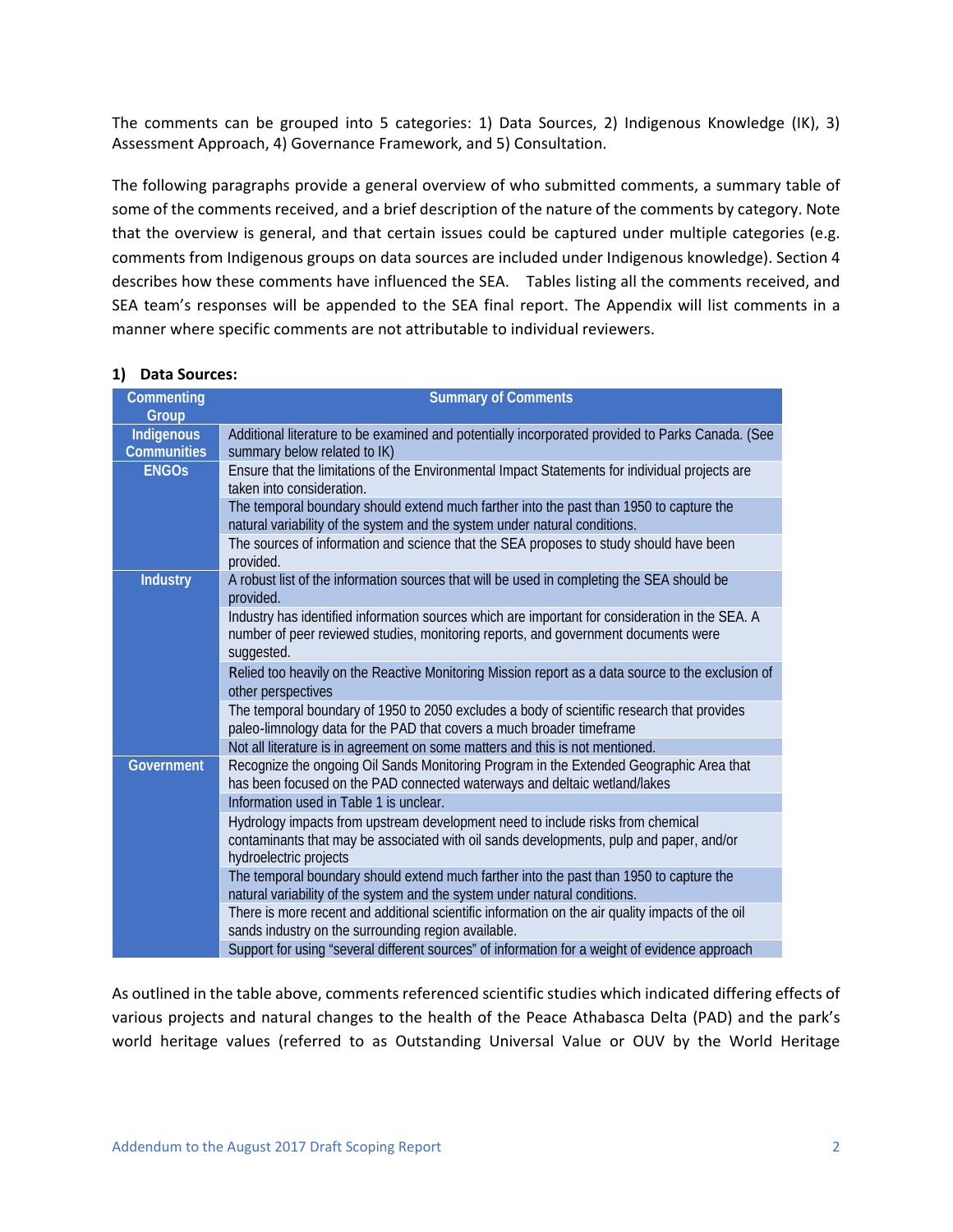Committee).<sup>[1](#page-3-0)</sup> The world heritage values of WBNP are the international criteria that are critical to the park's designation as a World Heritage Site. There is some disagreement as to what is causing the changes within WBNP, specifically the PAD, however, there is general agreement on the importance of maintaining and protecting the world heritage values, the ecological integrity of the park, and the ability of the land to support Indigenous ways of life. In addition, given the amount of information available for review there was commentary on the information sources used to develop the Scoping Report. For example, some comments indicated that not enough weight was given to IK while others commented on the lack of focus on published research by certain researchers. Others noted the lack of monitoring data from industry, and others thought too much weight was given to the information presented to the 2016 World Heritage Reactive Monitoring Mission (RMM) and reflected in the March 2017 RMM report.

| Commenting<br>Group | <b>Summary of Comments</b>                                                                                                                                                                                                                                                           |
|---------------------|--------------------------------------------------------------------------------------------------------------------------------------------------------------------------------------------------------------------------------------------------------------------------------------|
| Indigenous          | Lack of consideration of IK. Greater coordination and commitment is required to ensure that our IK                                                                                                                                                                                   |
| <b>Communities</b>  | is appropriately incorporated                                                                                                                                                                                                                                                        |
|                     | Lack of support and involvement of Indigenous peoples and their community. Indigenous experts<br>should contribute to the SEA.                                                                                                                                                       |
|                     | Would benefit from additional context relating to Indigenous people.                                                                                                                                                                                                                 |
|                     | Does not provide clarity on how, when and where IK and perspectives will be involved in the<br>assessment approach for the SEA                                                                                                                                                       |
| <b>ENGOS</b>        | Support for inclusion of IK in SEA.                                                                                                                                                                                                                                                  |
|                     | Encouragement to work with Elders to understand PAD maximum height of ice and water based<br>on clues in the landscape                                                                                                                                                               |
| <b>Government</b>   | When scoping OUV elements it is unclear how IK has been taken into account                                                                                                                                                                                                           |
|                     | What's missing is a discussion on muskrat: their historical importance to local trappers as a<br>source of income, their importance as traditional food, their abundance and historical population<br>levels, and their recent declines due to changes in water quantity and quality |
|                     | According to IK, wet meadows are declining and being invaded by invasive thistles in some areas.<br>The condition of the grasslands may be declining.                                                                                                                                |

#### **2) Indigenous Knowledge:**

As noted in the table above, Indigenous communities, ENGOs and government all commented on the need to consider IK. Indigenous communities requested the more comprehensive and explicit use of Indigenous (Traditional) Knowledge (IK) in the SEA. In addition, greater clarity on when and how Indigenous perspectives would be utilized in the SEA was also requested.

<span id="page-3-0"></span><sup>&</sup>lt;sup>1</sup> The term OUV is utilized by the International Union for the Conservation of Nature (IUCN) and United Nations Educational, Scientific and Cultural Organization (UNESCO) to mean "parts of the cultural and natural heritage are of outstanding interest and therefore need to be preserved as part of the world heritage of mankind as a whole."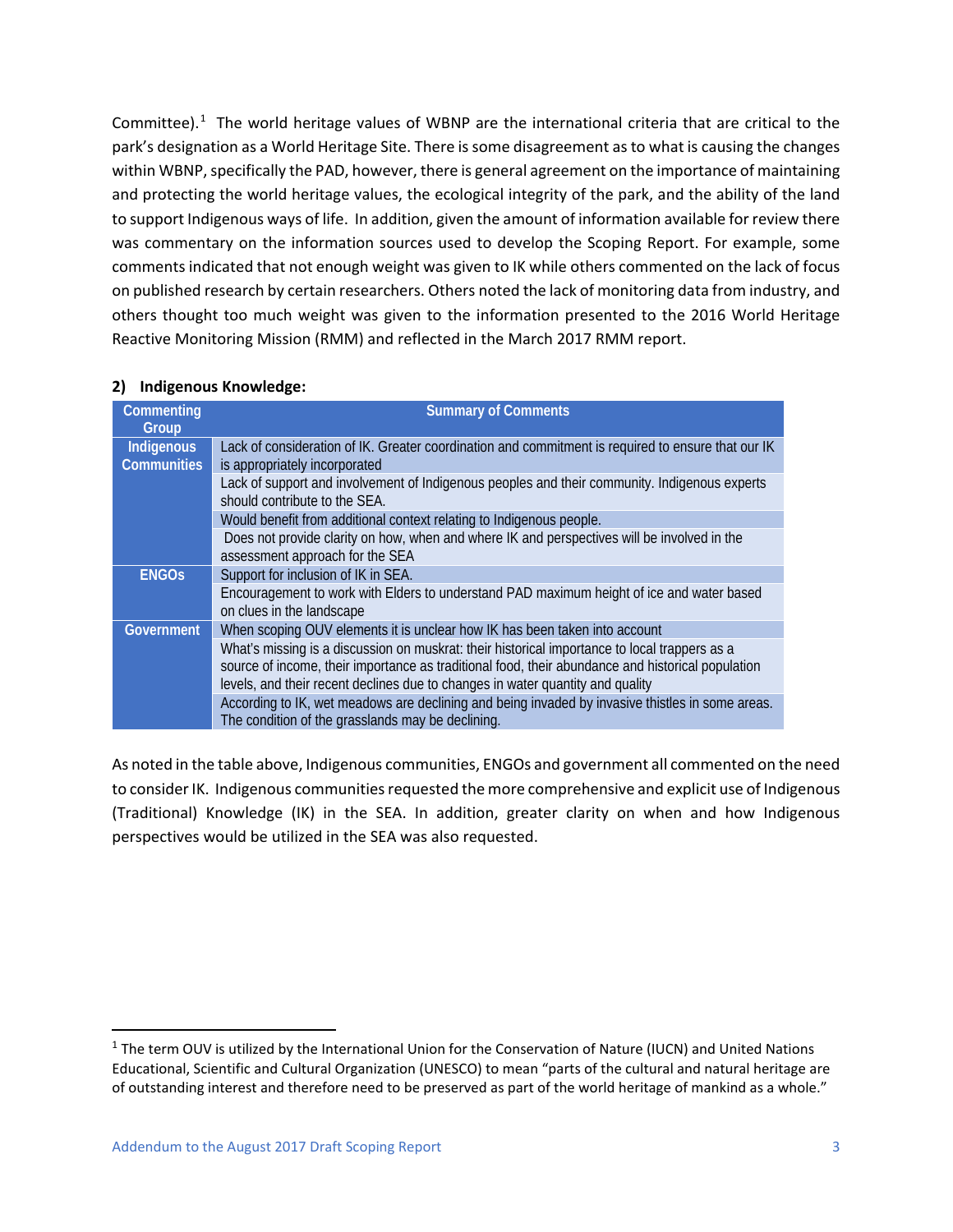# **3) Assessment Approach:**

| Commenting                              | <b>Summary of Comments</b>                                                                                                                                                                                |  |  |
|-----------------------------------------|-----------------------------------------------------------------------------------------------------------------------------------------------------------------------------------------------------------|--|--|
| Group                                   |                                                                                                                                                                                                           |  |  |
| <b>Indigenous</b><br><b>Communities</b> | We are concerned that the purpose and scope of the SEA may not match the request of the<br><b>RMM</b>                                                                                                     |  |  |
|                                         | Impacts to local wildlife, wood bison and migratory birds, need to be included in the SEA.                                                                                                                |  |  |
|                                         | The PAD includes aspects outside of WBNP and includes the watersheds that flow into Lake                                                                                                                  |  |  |
|                                         | Claire. This is not reflected in the geographic boundary of the PAD in the Draft Scoping<br>Report.                                                                                                       |  |  |
|                                         | Stressors relating to water quality in the SEA are not included. Consult with us before<br>finalizing the new list of stressors                                                                           |  |  |
|                                         | Additional scenarios should be added to take into account the volatile nature of local<br>development trends and uncertainties inherent in modeling future conditions.                                    |  |  |
|                                         | Please provide a description of, and justification for, the extent that the SEA will assess the<br>Athabasca River and impacts to the river from existing and proposed oil sands operations.              |  |  |
|                                         | Please include the Whooping Crane in the scope of the SEA and assess the impacts from                                                                                                                     |  |  |
|                                         | existing and proposed oil sands development to the Whooping Crane as they occur along<br>the migratory corridor and in the PAD                                                                            |  |  |
|                                         | Please assess the need for a formal buffer zone around WBNP, particularly at the southern<br>boundary, and provide recommendations regarding the nature and extent of this buffer.                        |  |  |
| <b>ENGOS</b>                            | Should more clearly identify whether current information gaps are responsible for omitting<br>certain stressors and indicators,                                                                           |  |  |
|                                         | Uncertain closure approach for large impounded oil sands tailings ponds should be identified                                                                                                              |  |  |
|                                         | as a future stressor. There is no proven process yet to reclaim tailings ponds and safely                                                                                                                 |  |  |
|                                         | release process-affected water into the Athabasca River.                                                                                                                                                  |  |  |
|                                         | Maintain optimal fish populations in the PAD should be added as an important indicator.                                                                                                                   |  |  |
|                                         | Consider water quality stressors                                                                                                                                                                          |  |  |
| <b>Industry</b>                         | Missing from the assessment methods is the description of how the SEA will identify and                                                                                                                   |  |  |
|                                         | assess the residual effects of the past, present and future projects which (according to<br>typical methodologies for project-specific EAs) should form the basis of the cumulative<br>effects assessment |  |  |
|                                         | Selection methods for valued components (VCs) do not follow typical EA selection<br>methods. Please clarify.                                                                                              |  |  |
|                                         | How is Table 1 relevant to the assessment? How are these selected values going to be<br>used in the assessment?                                                                                           |  |  |
|                                         | How will the SEA assess climate change? Climate change is discussed mostly related to<br>projects) but it is occurring independently of existing and proposed projects.                                   |  |  |
|                                         | The various weirs (e.g. on the Rochers and Revillon Coupe Rivers) that have been                                                                                                                          |  |  |
|                                         | constructed in the PAD with the purpose of altering water flows should be included as<br>projects in the cumulative effects assessment.                                                                   |  |  |
| Government                              | By excluding a world heritage value that is currently considered to have a good or very good                                                                                                              |  |  |
|                                         | status eliminates the possibility to determine if and how stressors will influence that value's<br>status in the future.                                                                                  |  |  |
|                                         | Please ensure that climate is appropriately considered while scoping world heritage value                                                                                                                 |  |  |
|                                         | elements. Given the intent of the SEA, it is recommended that elements that are anticipated<br>to be influenced by climate change should be scoped in.                                                    |  |  |
|                                         | A large number of migratory birds land on tailings ponds every year with unknown health                                                                                                                   |  |  |
|                                         | effects. The SEA should consider migratory bird populations as the element for analysis.                                                                                                                  |  |  |
|                                         | It is not clear what contaminants will be considered in the SEA. Metals and PACs (PAHs                                                                                                                    |  |  |
|                                         | and related compounds) have been flagged by multiple groups as areas of concern. Also<br>acid deposition is not mentioned, but warrants consideration.                                                    |  |  |
|                                         | Bison (in particular the Ronald Lake Wood Bison herd) should be considered a separate                                                                                                                     |  |  |
|                                         | OUV element for evaluation                                                                                                                                                                                |  |  |
|                                         | Consider disease as a stressor including disease associated with climate change                                                                                                                           |  |  |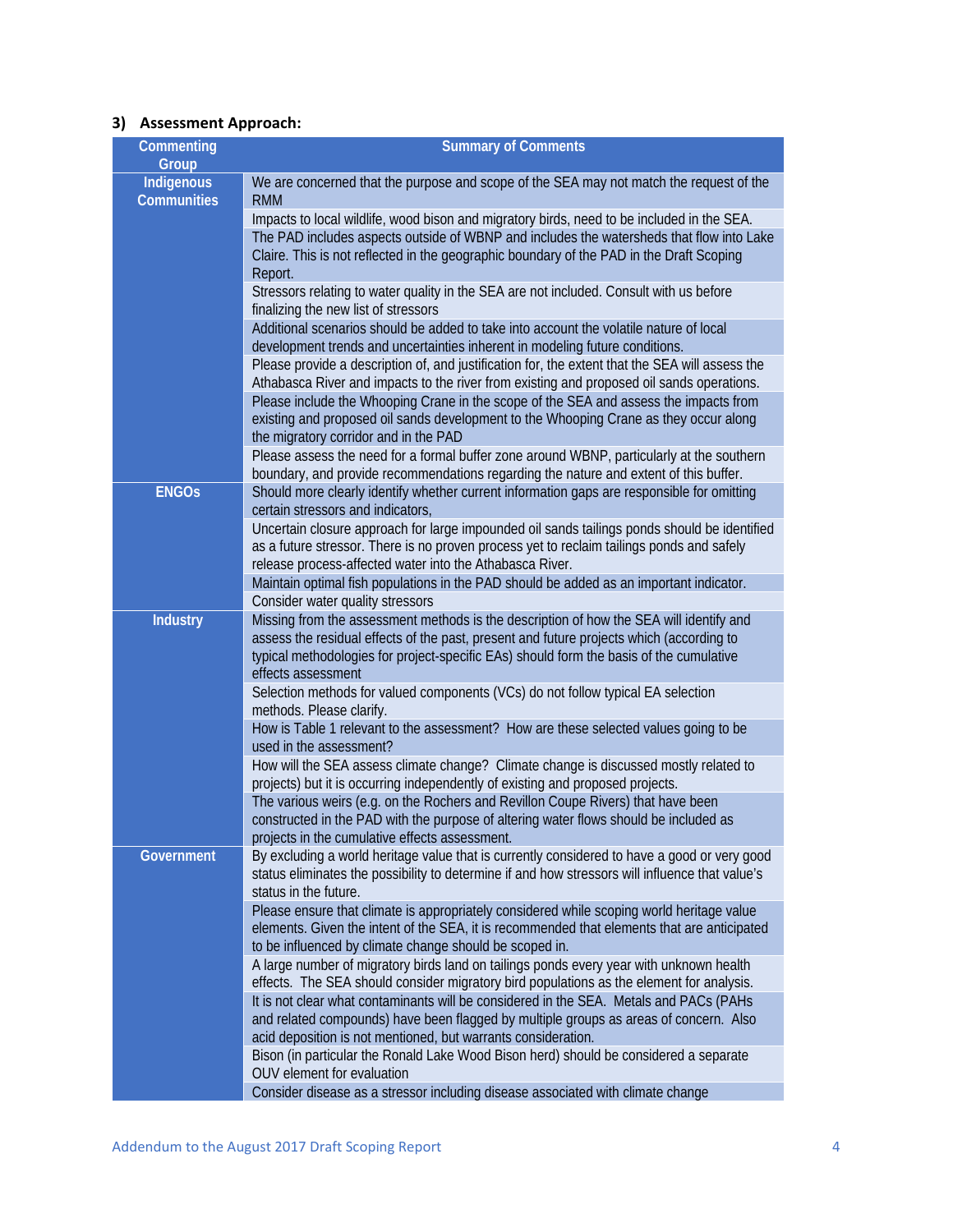Consider increased geographic distribution of white-tailed deer associated with road development and oil sands activity as a potential risk factor to wildlife in WBNP Suggest that the proposed approach also include strategies, priorities and recommendations for future management and protection of ecosystem integrity. Why is the Slave River excluded from this SEA?

As detailed above, a considerable number of comments were received about the assessment approaches and methodology. In general, concerns were raised about time and geographic boundaries proposed for the assessment, the lack of independent oversight, lack of clarity of data sources, how some components of world heritage values were screened out from consideration in the SEA, and the need for a clearer description of how data and information will be used in the SEA. In addition, comments were raised about the scenarios to be used for the cumulative effects assessment, the scope of projects being included and how climate change would be addressed. Many commenters also suggested additional data sources and approaches to be used.

#### **Commenting Group Commenting Group Summary of Comments Indigenous Communities** Support for RMM recommendations Suggestion for an oversight body for the SEA **ENGOs** Support for RMM recommendations Many publications that the SEA will use were generated within, or were limited by, a regulatory system that has had inadequate monitoring and has not assessed or managed cumulative effects Does not adequately reflect the guidance provided by the Cabinet directive that an SEA must include: (a) Follow up. There is a need for measures to monitor the environmental effects of the policy and (b) Public and stakeholder concerns. The SEA must identify concerns among those most likely to be affected by impacts on the world heritage values of WBNP. The scoping report does not adequately reflect IUCN's guidance that: (a) "EAs must ensure that impacts on the world heritage values of the site are fully considered in land use planning decisions with the objective of preserving these sites for future generations" (b) "Experts with world heritage, protected area, and biodiversity knowledge should be involved early on" We are concerned that the Mackenzie River Basin Trans Boundary Waters Master Agreement does not recognize the waters of the Peace River within WBNP as Federal waters and Alberta becomes the de facto negotiator with BC for a flow regime which will protect the Delta. Given the ongoing relationship between buffalo and wolves such depopulation will wreak havoc within the park as wolves turn to other prey or other vulnerable species at risk such as caribou within and outside the park. Does not indicate that the SEA will consider the management regime of Parks Canada with respect to the world heritage values of the Park. The SEA should identify all projects that will likely have irreversible adverse environmental effects on the world heritage values of the Park. **Industry** The Government of Canada is in the process of amending its regulatory processes (*Canadian Environmental Assessment Act*, National Energy Board, *Navigation Protection Act* and *Fisheries Act*) in part to ensure stakeholders are adequately engaged as early as possible within decision-making processes Note that, during its 10-day visit, the RMM spent approximately 8 days with the MCFN and representatives. Meetings with industry representatives were confined to a half day.

#### **4) Governance Framework:**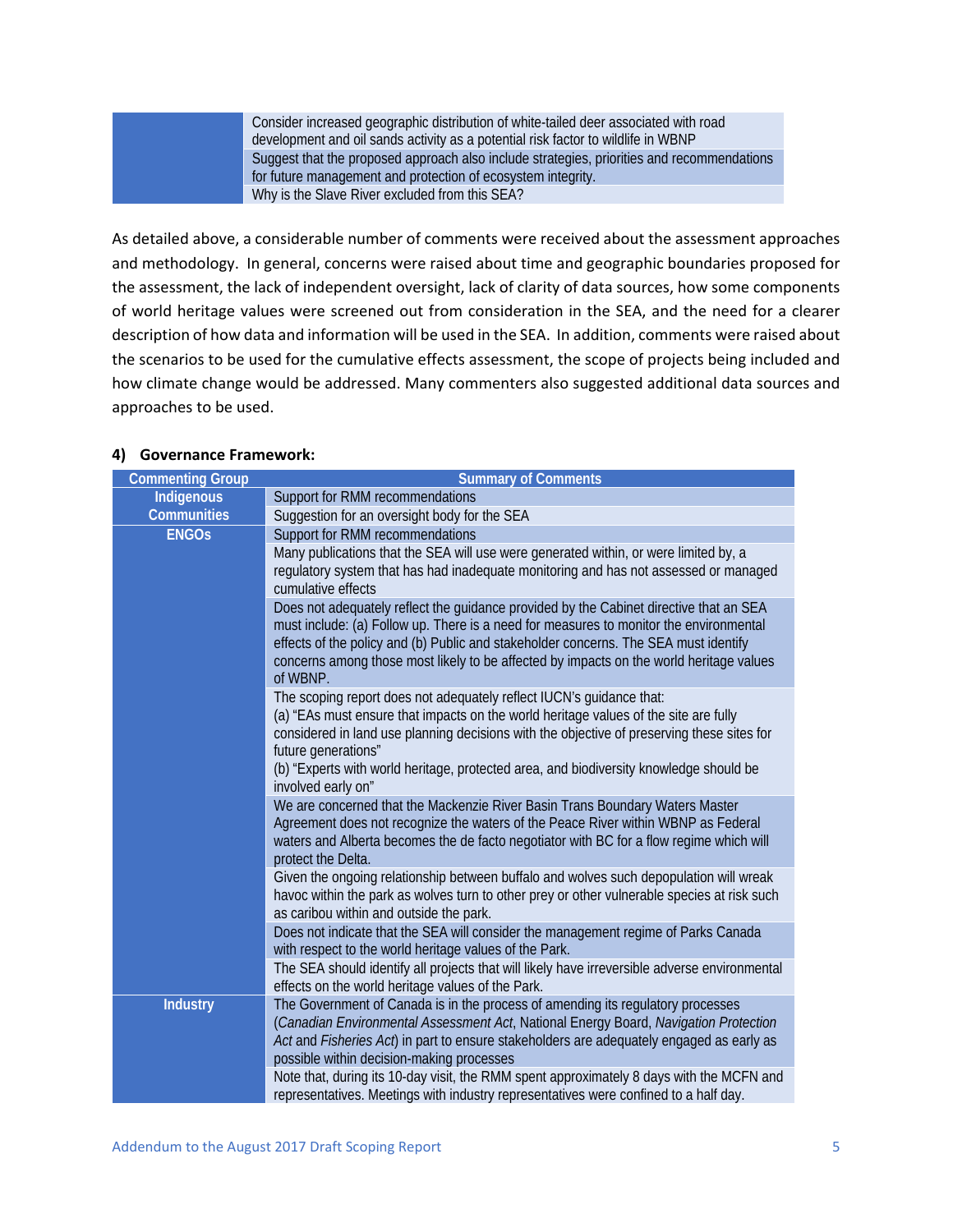|            | Regional and strategic assessments should be prepared in consultation with the provinces<br>and other land managers.                                                                                         |
|------------|--------------------------------------------------------------------------------------------------------------------------------------------------------------------------------------------------------------|
|            | Discussion is focused solely on the potential use of the SEA by Parks Canada. The SEA<br>should be driven by and informed by broader interests than just that of a single federal                            |
|            | agency.                                                                                                                                                                                                      |
| Government | The matter of a buffer around the WBNP is certainly a concern and some on the west of<br>the Park continually ask for the depopulation of the entire buffalo herd given their infection<br>with brucellosis. |
|            | The SEA should identify all projects that will likely have irreversible adverse environmental<br>effects on the world heritage values of the Park.                                                           |

The table above notes that some comments questioned the ability of the SEA to provide recommendations and strategies for management and protection of the world heritage values into the future. In addition, some questioned whether the SEA would meet relevant Canadian government guidance for SEA, and International Union for the Conservation of Nature (IUCN) guidance for EA. Others questioned the ability of Parks Canada to comment on and influence resource management decisionmaking responsibilities which sit with the Provincial governments (for example, water flow regulation on rivers).

#### **5) Consultation:**

| <b>Commenting Group</b> | <b>Summary of Comments</b>                                                         |
|-------------------------|------------------------------------------------------------------------------------|
| Indigenous              | Lack of involvement of Indigenous communities in SEA                               |
| <b>Communities</b>      |                                                                                    |
| <b>FNGOS</b>            | Ensure SEA is presented in a way that it is understandable to lay people           |
| Government              | Metis peoples should also be consulted as part of the cumulative effects analysis. |

A few commenters observed a lack of early consultation consistent with best practices, nation-to-nation relationships, reconciliation, and ongoing reviews of regulatory frameworks (including legislation related to environmental assessment). Questions were also raised about on-going consultation mechanisms and what will be done with comments. Indigenous communities raised concerns about the lack of appropriate consultation.

# 3. Mechanisms to Address Comments

Given the breadth and complexities of the comments received, they will be addressed using one of the mechanisms detailed below:

#### **Refinements to the data and approach used for the SEA:**

Comments received have influenced the approach taken to completing the SEA and the data used to support it. This is detailed in Section 4 below. As noted above, some of the comments were contrary to others; as such, the SEA report will endeavour to reflect opposing points of view where possible. Not all comments will be addressed in the SEA as some are better responded to by mechanisms beyond the SEA (i.e., addressed directly by government rather than within the SEA by an independent contractor).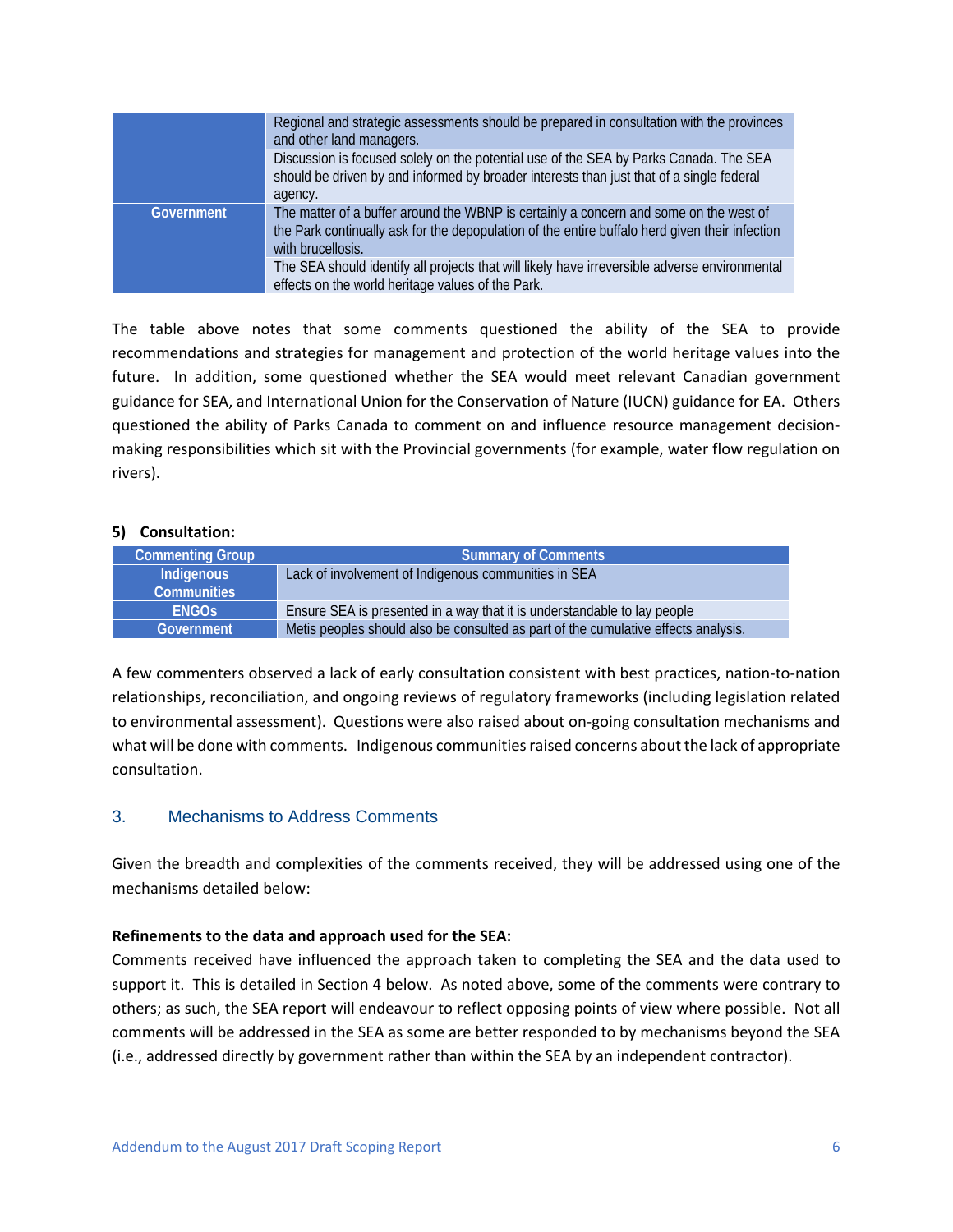#### **Inform the Action Plan being coordinated by Parks Canada:**

Many comments will be addressed by the Action Plan for WBNP that Parks Canada is creating for December 1<sup>st</sup>, 2018, as per the World Heritage Committee request. The Action Plan will constitute a funded and coherent work plan that will be implemented over time to ensure the world heritage values of the WBNP World Heritage Site are maintained for generations to come.

The plan will be informed by the findings of the SEA, and its development will require the involvement of Indigenous communities, other levels of government, industry and ENGOs. To date, Parks Canada has been reaching out to these groups to seek their involvement, and together a more formal working relationship will be developed to complete the Action Plan. Information about the Action Plan will be posted on the Parks Canada website as it becomes available.

#### **Shared with Other Decision-Makers:**

Other comments received which relate to the relationship between the Government of Canada and Indigenous Peoples, the adequacy of the existing federal EA process, resource availability for science and consultation, etc. will be shared with the Government of Canada and respective jurisdictional authorities for consideration in existing or new programs and initiatives.

# 4. Key Influence of Comments on Scope of SEA

The following sections describe how the comments summarized in Section 2 are influencing the preparation of the SEA report.

#### **Data Sources:**

Since its creation in 1922 WBNP has been studied extensively by researchers in numerous fields. Additionally, there exists a body of IK created over many generations about the lands and resources in the park. Both sources of knowledge will be used in the SEA. The SEA will present a detailed analysis of the state of the park including how it has changed over time, and the challenges and opportunities that exist for the future. The SEA will be a desktop study of relevant available literature (peer-reviewed papers, nonpeer reviewed documents, reports, and presentations), supplemented by emails as well as in-person and phone interviews. The SEA approach is directed by several imperatives, including to:

- Follow the stated goal for the SEA by the World Heritage Committee to determine the cumulative impact of development on the world heritage values of WBNP as a World Heritage Site;
- Incorporate the views of different parties involved;
- Meet the data requirements and information needs for the SEA;
- Where possible provide decision makers with a shared repository of current information to inform and guide their future decision making;
- Do the best job possible given the time constraints for the SEA (with submission of a final report in the spring of 2018); and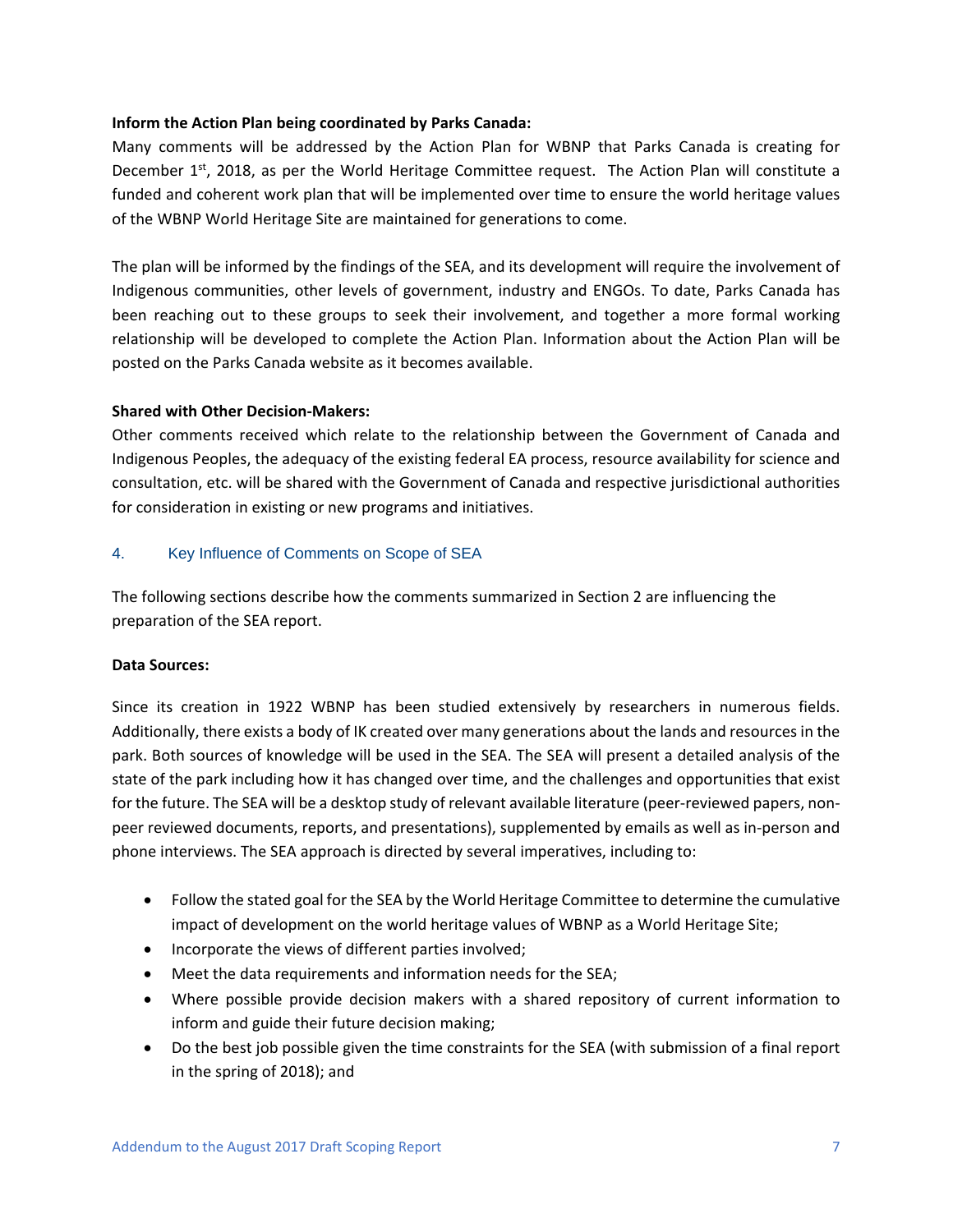• Utilize as much as possible the breadth and depth of knowledge about the park generated over the past 50 plus years.

Extensive review and dialogue within the scoping exercise clarified the focus of the SEA. The analysis of potential threats to world heritage values is focused on the PAD, not to the exclusion of other world heritage values, but because preliminary research and consultation identified the PAD as the most affected component of the world heritage values and the health of the PAD links to most other components of the world heritage values. In the scoping analysis, the values that lie north of the Peace River (i.e., gypsum karst, whooping crane breeding habitat, salt plains) were found to be situated in areas more isolated from industrial development. However, there have been changes noted broadly in WBNP by IK holders, including waterfowl, bison, muskrat, fish and moose population changes (not all of which fall within the scope of the world heritage values). The status of all components of the world heritage values will be assessed in the SEA but in less detail than the analysis of the PAD.

The SEA will focus on the cumulative change observed on important environmental aspects of the PAD. The challenge in assessing cumulative effects in the PAD is that there are numerous influences that interact over time to shift the health and function of an extremely complex ecosystem. Therefore, it can be extremely difficult to attribute changes to specific causes. As a result, the SEA will critically examine a wide range of perspectives and conclusions related to the extent and nature of change in the PAD.

# **Indigenous Knowledge:**

Indigenous peoples have inhabited the area of WBNP and the surrounding regions for thousands of years. The SEA approach acknowledges that the impacts discussed within this report not only affect the world heritage values of the park as a World Heritage Site, but also the ecological integrity of the park and the way of life of Indigenous peoples. Therefore both IK and scientific knowledge will be considered within the SEA. The draft and final SEA reports will be reviewed by Indigenous communities prior to final distribution, all IK will be properly credited, and this research acknowledges the crucial role that Indigenous communities have in this assessment. WBNP is their home and they have been instrumental in the initiation and development of this assessment process. Parks Canada and IEC are working to keep Indigenous communities involved in the assessment, including further trips to WBNP to engage with elders, land users and leadership on the development of the SEA. Ongoing engagement with interested communities will support an iterative approach to developing the SEA and allow community representatives to validate how IK is shared, used and presented in the report.

#### **Assessment Approach:**

The SEA is being developed using an approach that respects change and the unknown. As commented upon by several reviewers, the principles of the approach were not made explicit in the Draft Scoping Report. These principles will be clarified in the SEA report and will aid the reader in understanding the overall direction of the SEA. These concepts include:

a) A commitment to a precautionary approach;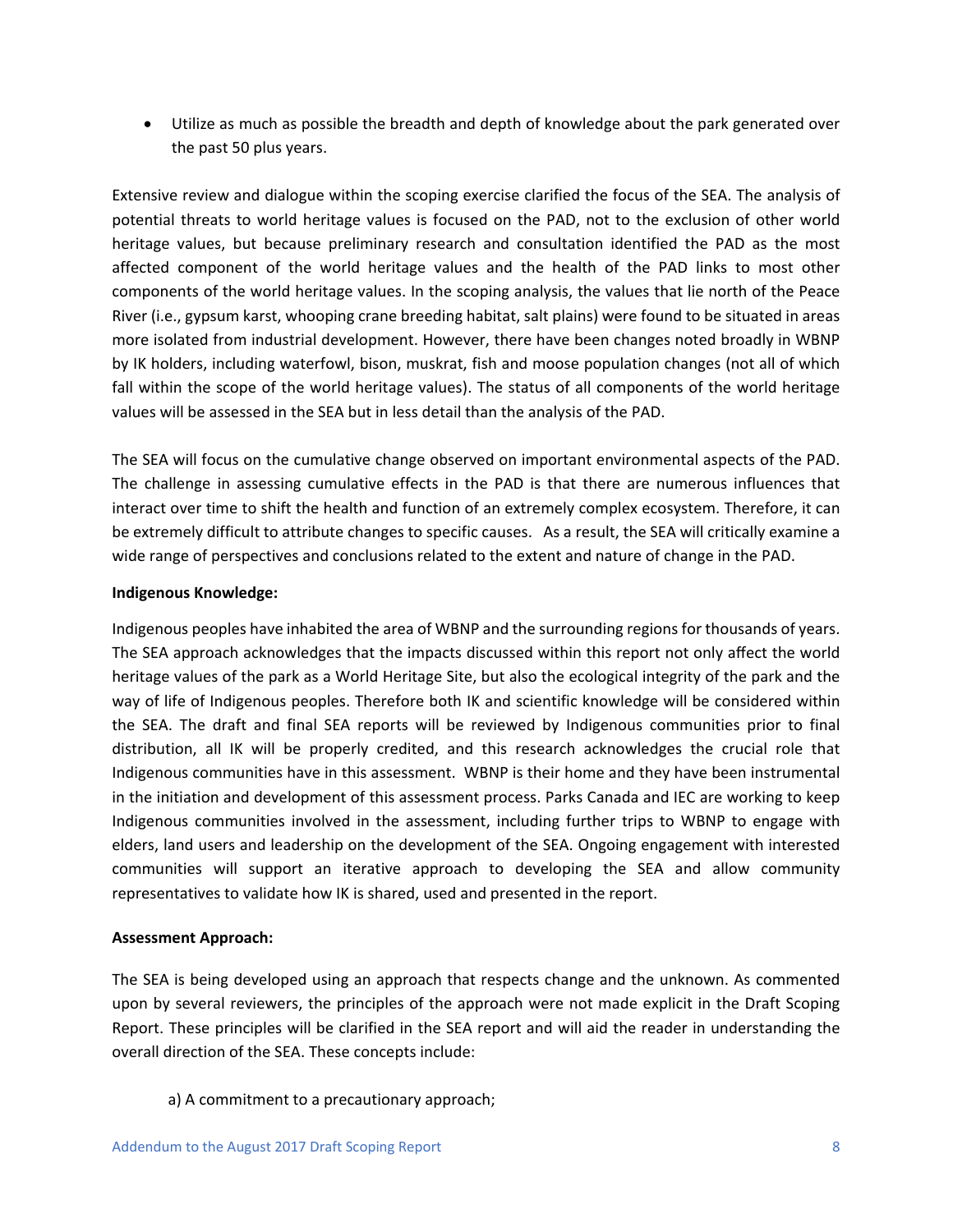- b) A commitment to integrating IK throughout the SEA; and
- c) A commitment to recommending adaptive management principles in the development of recommendations.

These concepts guide the SEA research approach and provide the foundation for its interpretation.

Based on the comments received, the broadened scope of this SEA has also resulted in an expansion of the assessment approach. Going beyond what was presented in the Draft Scoping Report, methodologies referred to as "pathways of effects" and "systems based modelling" are now being added to demonstrate the relationships between important ecological components within the PAD. Pathways of effects, described as "stories of change" in meetings with land users from the Mikisew Cree First Nation (MCFN), can be used to communicate potential effects of development and climate change. Additionally, systems based diagrams will be used to show the integration of these pathways across time, space and scale by generating a web where all the pathways are connected. These models will help identify opportunities and challenges for future management.

The SEA will include a cumulative effects analysis of different important environmental aspects of the PAD<sup>[2](#page-9-0)</sup> and scenarios involving a high level strategic analysis of effects to the PAD, including industrial growth projections around WBNP and climate change. A set of recommendations for achieving both shortterm and long-term ecosystem health of WBNP will also be generated, including identifying gaps in knowledge and areas for future research and attention. The recommendations will focus on actions that may be considered in the subsequent WBNP Action Plan.

#### **Governance Framework:**

This SEA recognizes that changes in the PAD are multi-faceted and all parties, including Federal, provincial and territorial governments, Indigenous communities, industry, ENGOs and researchers have crucial roles to play in ensuring the PAD's sustainability in the future. As Melody Lepine, of the MCFN Government and Industry Relations (GIR) said, "Solutions must be cumulative as well."

This SEA is not a stand-alone process and product, but part of a complex governance structure emerging to support WBNP in maintaining the integrity of the natural features that resulted in its designation as a world heritage site. The SEA results will inform the development of the Action Plan and may provide recommendations regarding research, monitoring, management and governance.

<span id="page-9-0"></span><sup>&</sup>lt;sup>2</sup> Cumulative effects analysis includes analysis of factors such as Peace River Flow Effects, PAD Drying and Water Level Effects, Athabasca River Flow and Water Level Effects, Lake Athabasca Water Level Effects, Slave River Flow and Water Level Effects, Weir Effects on River and Lake Levels, Cumulative Effects of Sedimentation in the PAD (sediment transport and quality), Cumulative Effects on Ice Jamming and Flood Events in the PAD considering river regulation, climate change, and timescale, Cumulative Effects on Water Quality in the PAD and Cumulative Impacts on Aboriginal Peoples, Fish, Wildlife, and Vegetation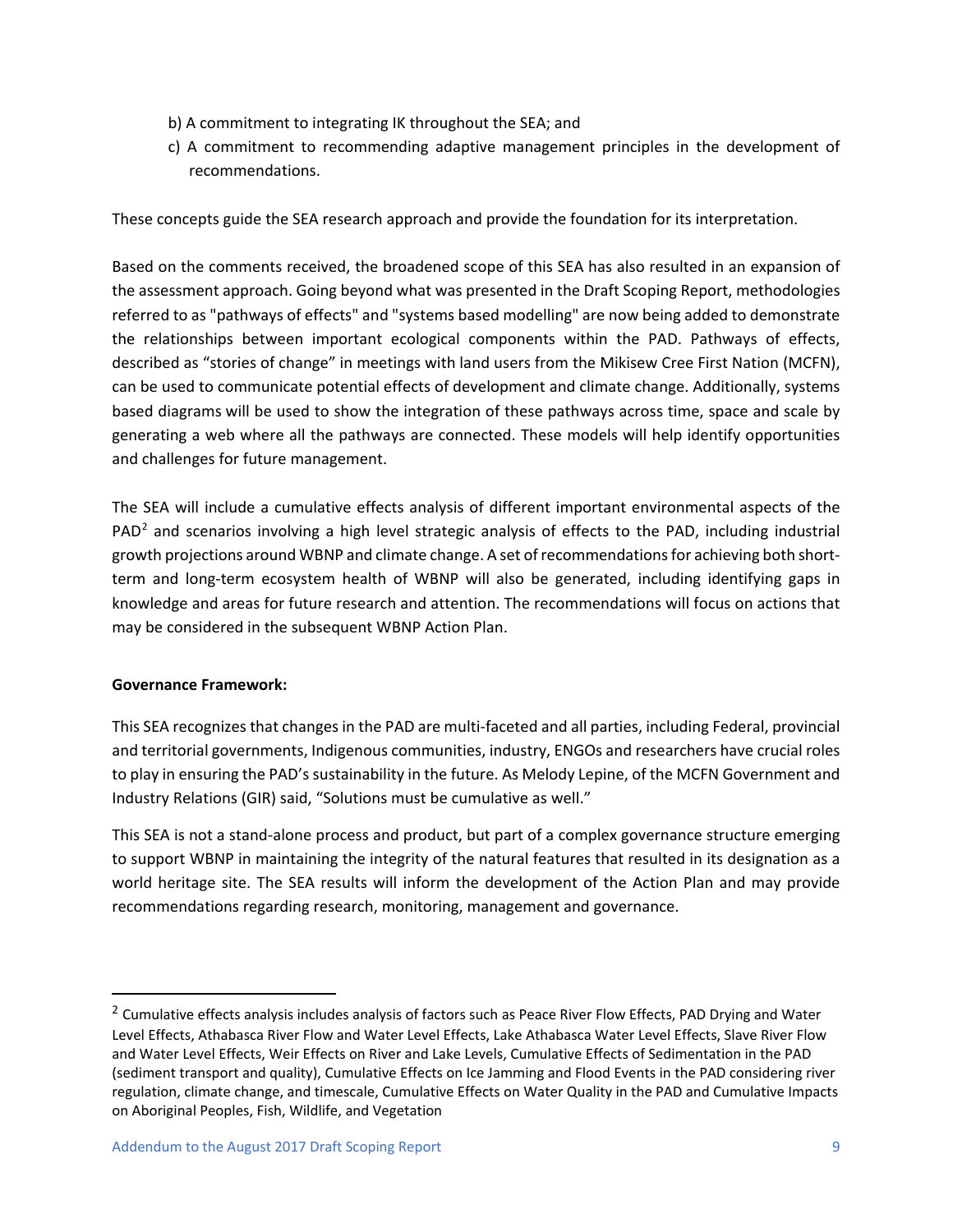# **Consultation:**

The world heritage values of WBNP and the methods to measure them have been modified and expanded to reflect the feedback received from Indigenous groups and other parties.

In response to the comments received, the breadth and depth of the SEA has been expanded from that outlined in the Draft Scoping Report. IEC and Parks Canada have committed to greater engagement with Indigenous communities. The intention is to ensure better integration of IK into the report, as well as to increase communication with other parties such as provinces, territories, industry and researchers. This commitment to greater engagement will require several consultant visits to Fort Chipewyan and Fort Smith to learn about ecosystem change from IK holders. Additionally, email and phone engagement with other groups has been expanded to generate a final SEA report that is iterative, balanced and reflective of all sources of knowledge.

# 5. Concluding Statement

Parks Canada and IEC would like to thank all stakeholders and Indigenous representatives who provided comments on the Draft Scoping Report and shared their perspective on the SEA project. All of the comments received have been reviewed and considered and will continue to inform the SEA as it is progresses.

A draft of the SEA will be made available for review and comment in February 2018. Discussions will continue with interested parties, and particularly with Indigenous communities. A list of next steps and anticipated dates is provided below:

| <b>Month</b>    | <b>SEA Phase/Objective</b>                      | <b>SEA Tasks - IEC and PCA</b>                                                                                                  | <b>Engagement Activities</b>                                                                          |
|-----------------|-------------------------------------------------|---------------------------------------------------------------------------------------------------------------------------------|-------------------------------------------------------------------------------------------------------|
| <b>November</b> | <b>Respond to Scoping Report</b>                | Refinement of SEA approach<br>Balancing and incorporation of<br>feedback                                                        | Follow-up calls and meetings where<br>needed                                                          |
|                 | SEA writing and integration<br>with Action Plan | Prepare addendum describing how<br>input received is being used                                                                 | Follow-up with Indigenous communities<br>regarding interest and capacity                              |
| <b>December</b> | <b>SEA</b> writing                              | IEC commence writing of SEA<br>report<br>Complete and share Addendum                                                            | Publish 2 <sup>nd</sup> newsletter and website<br>update                                              |
| <b>January</b>  | Draft SEA report                                | Verify approach for inclusion of<br>Indigenous Knowledge<br>Continue writing of SEA report<br>chapters                          | Meetings in WBNP                                                                                      |
| February        | Comment Period on draft<br><b>SEA</b> begins    | Draft SEA report released for<br>comment<br>Parks Canada WBNP Website<br>update<br>Comment period for all interested<br>parties |                                                                                                       |
| <b>March</b>    | Assess comments received                        | Analyze comments<br>Prepare summary of comments<br>Refine SEA report                                                            | Submission of SEA review<br>Specific clarifications as necessary<br>Develop and share tracking tables |
|                 |                                                 |                                                                                                                                 |                                                                                                       |